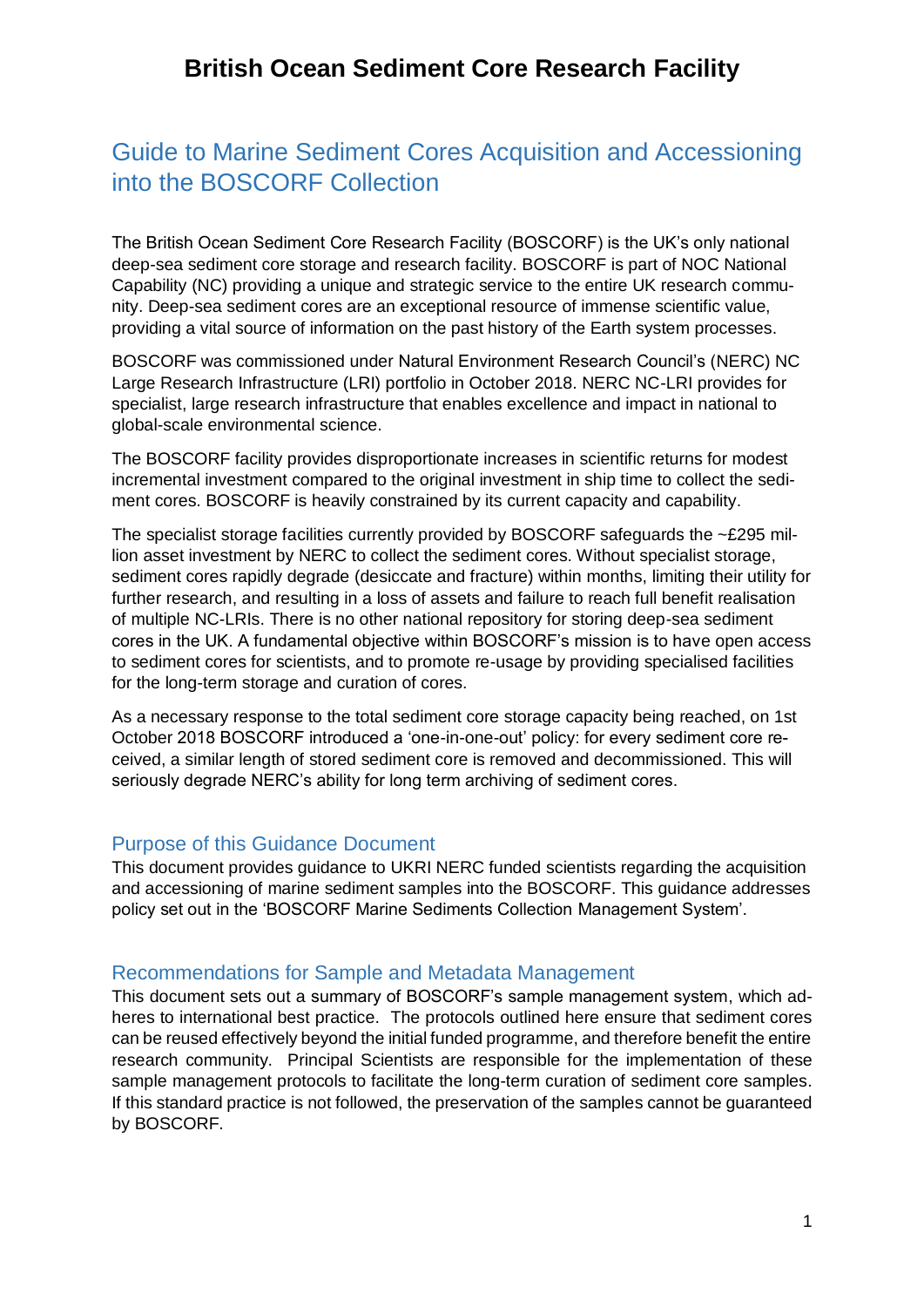# Sample Metadata

The attributes listed in the table are the minimum required metadata categories for BOSCORF samples.

| Ship/Platform            | Vessel name                                                                                                                 |
|--------------------------|-----------------------------------------------------------------------------------------------------------------------------|
| <b>Cruise Identifier</b> | Expedition/cruise number                                                                                                    |
| Sample Identifier        | Unique within a cruise (for a sampling device), maximum 30 al-<br>phanumeric characters                                     |
| Date Sample Collected    | YYYYMMDD                                                                                                                    |
| Latitude                 | $+/-DD$ .DDDDD (maximum five decimal places; $-$ = S or W):                                                                 |
| Longitude                | $+/-DDD.DDDDD$ (maximum five decimal places; $-$ = S or W):                                                                 |
| <b>Water Depth</b>       | Corrected meters, no decimal, 5 digit integer                                                                               |
| <b>Sampling Device</b>   | (see device list https://www.ngdc.noaa.gov/mgg/curator/curator-<br>coding.html)                                             |
| Storage Method           | (see storage list https://www.ngdc.noaa.gov/mgg/curator/cura-<br>torcoding.html)                                            |
| Core Length              | 6 digit integer total length in centimetres                                                                                 |
| <b>Core Diameter</b>     | 3 digit integer, in centimetres (round to nearest whole centimetre<br>and place real value in comments field, if necessary) |
| Principal Investigator   | (last name, first name of P.I.) up to 26 characters                                                                         |
| Physiographic Province   | (see province terms list<br>https://www.ngdc.noaa.gov/mgg/curator/curatorcoding.html)                                       |
| Ocean/Sea Name           |                                                                                                                             |
| Leg                      | Leg within cruise, or alternate/standard leg identifier                                                                     |
| Sediment Type            | Description of sediment e.g. clay, sand, ooze, etc.                                                                         |
| Sample Comments          | Up to 2000 characters of comments pertaining to entire sample,<br>do not use nonstandard characters                         |

A template for recording the preferred sample metadata can be provided upon request (boscorf@noc.ac.uk).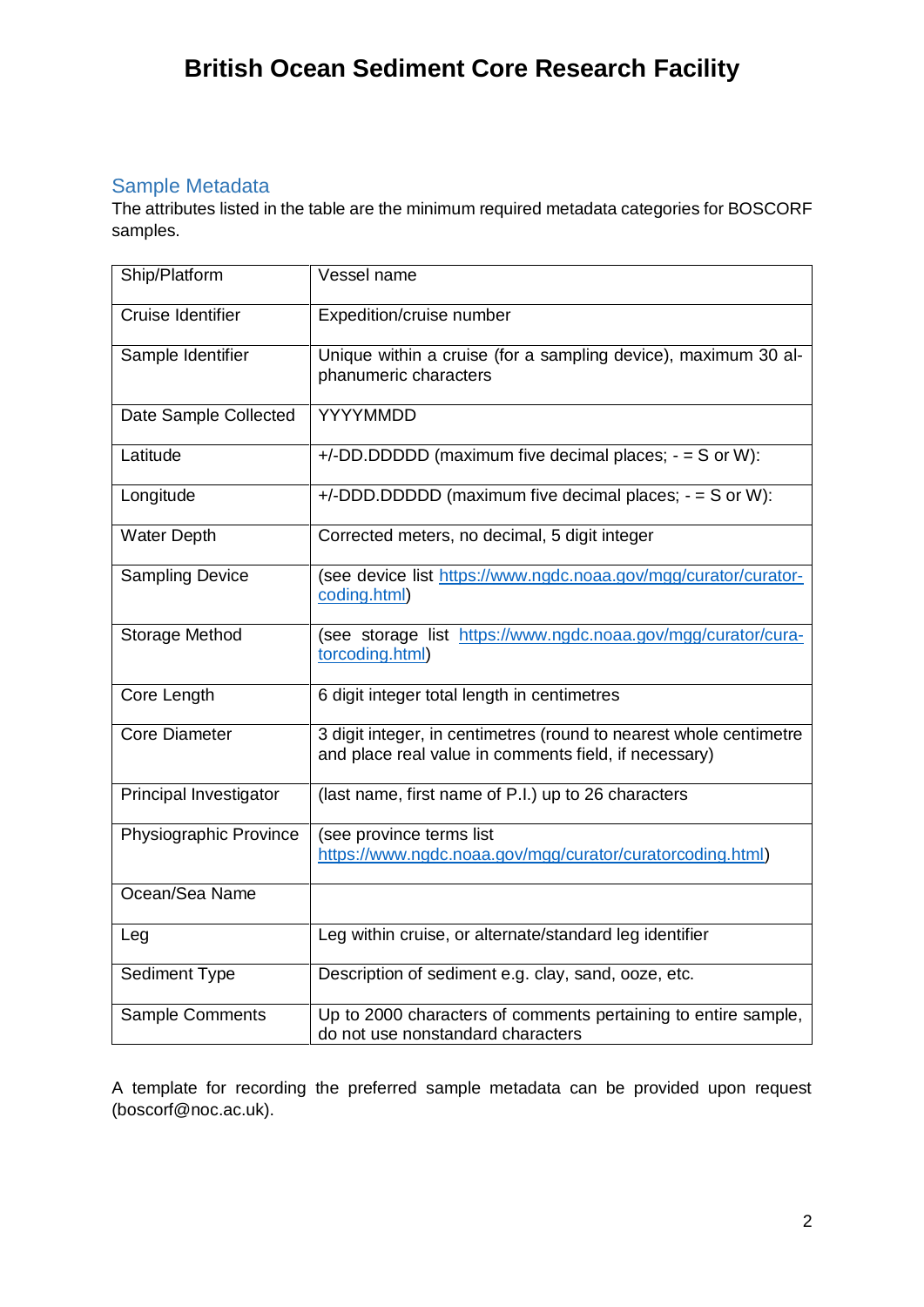# Sample handling and labelling

After a sediment core is brought from beneath the seafloor to the deck of the ship, it is removed with its protective core liner from the outer core barrel. The core liner containing the cored material is wiped clean, and the liner is marked and cut into 1 or 1.5-m sections. The last section may be shorter than 1.5 m, depending on the total length of recovered core. Each section of the sediment core is capped with endcaps at the top and bottom of each section, using (38mm wide) insulation tape to seal the caps to the liner. Material in the core catcher of the outer core barrel is placed in a short section of core liner, similarly capped, and placed below the last core section.

Each section is permanently labelled with its identification number:

Core sections should be labelled numerically with the topmost section of the core labelled as Section 1, followed by Section 2, 3, 4, etc. down core.

Core sections should be labelled with appropriate way-up markers, e.g. upward-pointing arrows and top and bottom labels on end caps. If possible, two continuous lines (red and blue) should be drawn along the entire length of the core liner before it is cut into sections. This will ensure that the core sections can be split, imaged, and analysed along the same plane, as well as enabling palaeomagnetic analysis.

BOSCORF would prefer sediment cores to be split under controlled conditions in the BOSCORF laboratory as part of a post-cruise splitting party. This enables essential data collection on the MSCL-S and MSCL-CIS prior to drying and geochemical alteration of the sediment core surfaces. If cores are split at sea, each half should be designated as a working and archive half and labelled accordingly.

D-tubes and D-tube end caps should also be fully labelled.

Note: It is the responsibility of the Principal Scientist to purchase d-tubes. Cores will not be accepted into the BOSCORF collection without d-tubes.

### International standard for sample naming

The sample identifier must be unique within a cruise and should be composed of the following components:

- Cruise identifier
- Coring device
- Core number

In the example shown in the diagram below:

- Sample identifier: DY001 GC001
- Section identifier: DY001 GC001 1
- Section half identifier: DY001\_GC001\_1A or DY001\_GC001\_1W

Note: It is compulsory that sediment cores are named using this international standard. BOSCORF will rename sediment cores entering the collection that are not in this format.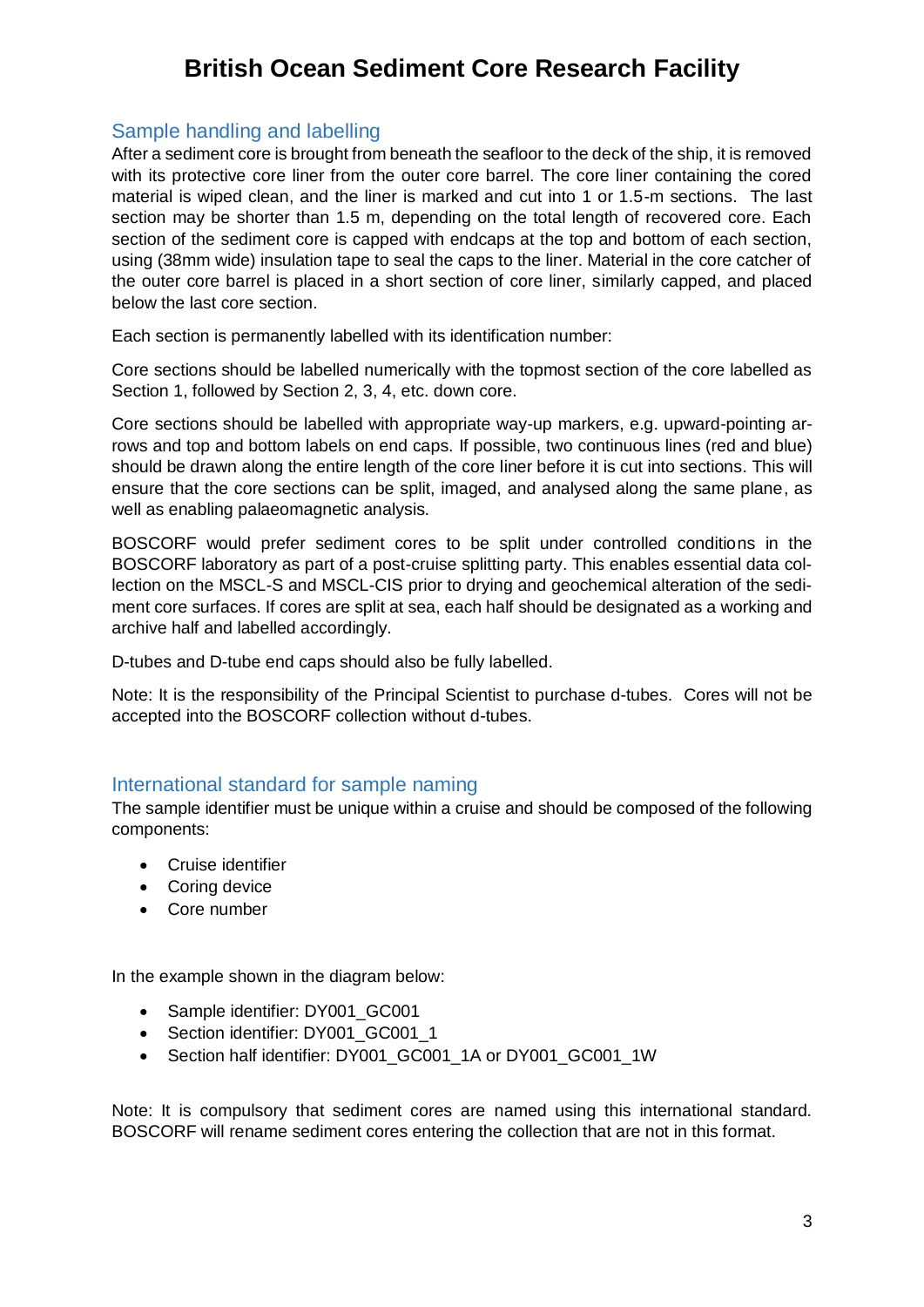The unique sample identifier and labelling should follow the format shown below:



## Reserving sample storage

For samples originating from expeditions funded by NERC, it is the responsibility of the Principal Scientist to ensure that there is storage space available to accommodate the incoming samples prior to the expedition. Sample storage requirements should be discussed with the BOSCORF Curator during the project planning phase to determine if storage space can be allocated. BOSCORF is at maximum capacity and cannot guarantee that samples can be stored in the repository. Samples that are approved for accessioning must be accompanied by complete sample information, sample metadata and conform to BOSCORF sample standards.

Note: samples that are in poor condition and are of limited scientific value may not be accepted. Due to space limitations replicates samples will not be accepted without scientific justification. BOSCORF is a sediment core repository at capacity, there will not be accepting nonsediment core material.

An accession record form will be issued following the transport of sediment cores to BOSCORF repository.

### Accessioning

On delivery of the samples to the BOSCORF repository, sample condition is evaluated and all metadata are checked and uploaded to the BOSCORF website. All samples are relabelled to conform to the BOSCORF standard (if necessary) and racked/shelved. All piston and gravity sediment cores are systematically logged on the standard Multi Sensor Core Logger (MSCL-S) within 3 months of entering the repository. The data quality is highest from unsplit 'fresh' sediment cores. Therefore it is BOSCORF policy to collect MSCL-S data as soon as practicably possible. This data is made available to the Principle Scientist within 1 month of analysis.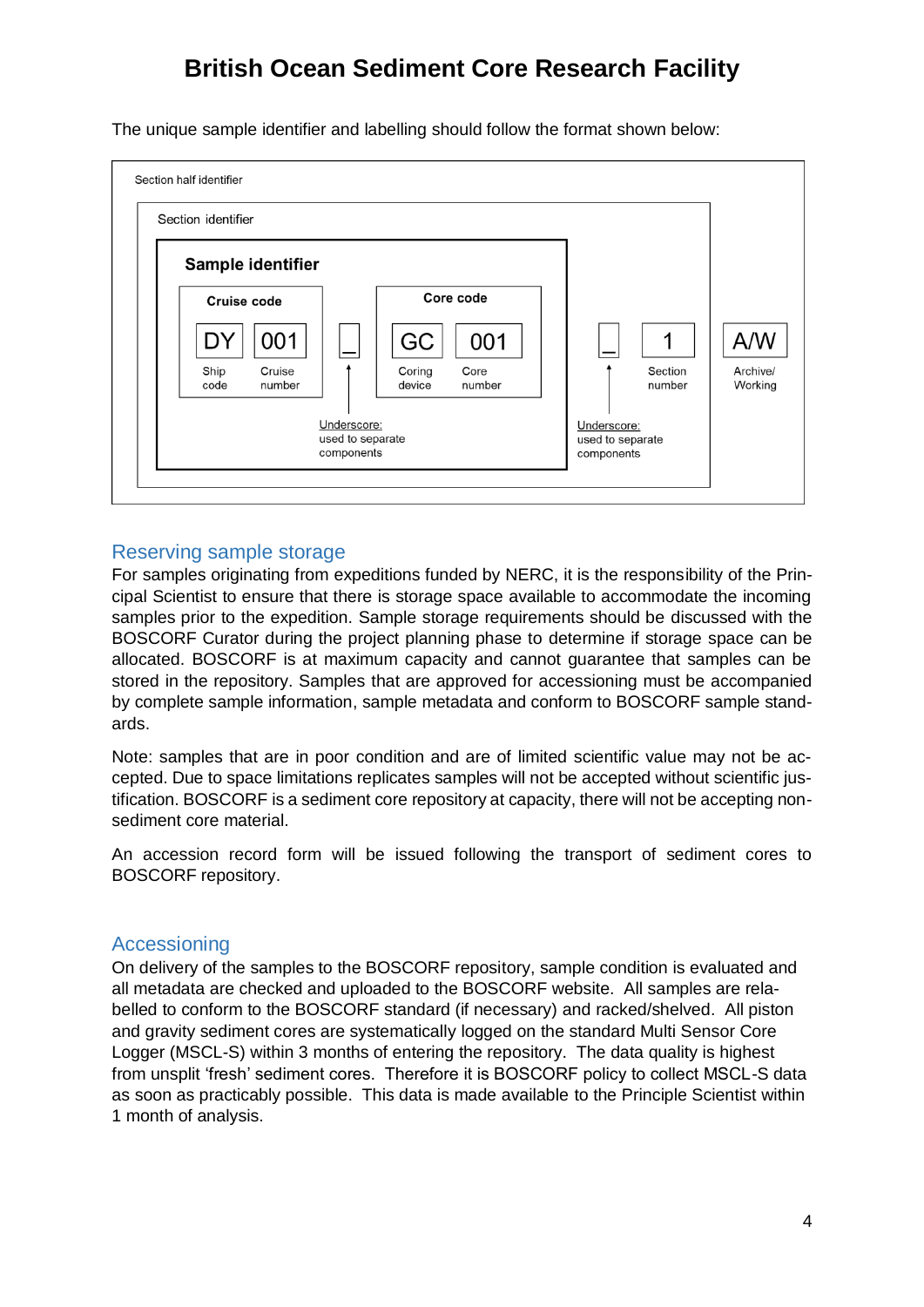With the agreement of the Principal Scientist, all piston and gravity sediment cores are split and line scan imaged (on the MSCL- Core Imaging System). This is followed by the collection of spectrophotometer and magnetic susceptibility data from the MSCL-XYZ system. This data is made available to the Principle Scientist within 1 month of analysis.

#### Sample moratorium

Sampling requests received within 3 years of sediment core collection will be passed to the Principal Scientist who will assess whether the request is in conflict with his/her own research interests. If there is no conflict the request will be granted. If there is a conflict the sampling request will need to be resubmitted after the 3-year period.

### Sample discovery

During the moratorium period basic sample metadata will be listed on the BODC cruise report webpage [\(https://www.bodc.ac.uk/resources/inventories/cruise\\_inventory/search/\)](https://www.bodc.ac.uk/resources/inventories/cruise_inventory/search/) and on the BOSCORF repository holdings webpage [\(https://boscorf.org/repository/repository-holdings\)](https://boscorf.org/repository/repository-holdings). Beyond the moratorium period, sample metadata for cores accessioned to the BOSCORF collection will be listed on the Index to Marine and Lacustrine Geological Samples [\(https://data.nodc.noaa.gov/cgi-bin/iso?id=gov.noaa.ngdc.mgg.geology:G00028\)](https://data.nodc.noaa.gov/cgi-bin/iso?id=gov.noaa.ngdc.mgg.geology:G00028).

### Subsampling of sediment cores

Records of sediment core subsampling should always be provided to BOSCORF. There are no restrictions on subsampling by the cruise principal scientists during the moratorium period. Requests sent to BOSCORF for subsampling during the moratorium period will be communicated to the principal scientist for approval.

### Secondary sampling of sediment cores

Secondary sampling refers to subsampling of cores beyond the moratorium period and it is the authority of the Curator to approve a sample requestor's suitability for secondary sampling. Requests are evaluated by the Curator on the basis of sample availability and the scientific merits of the request. The BOSCORF Advisory Group is consulted for evaluating core tops samples and large volume requests.

Sample requests forms can be downloaded from the BOSCORF website [\(https://boscorf.org\)](https://boscorf.org/).

### Analysis of sediment cores

Requests for core-splitting and non-destructive measurements on sediment cores should be submitted to the Curator at the earliest possible time. Principal scientists are advised to contact BOSCORF to discuss the analytical requirements of their projects prior to research cruises and expeditions taking place.

Analysis request forms can be downloaded from the BOSCORF website [\(https://boscorf.org\)](https://boscorf.org/).